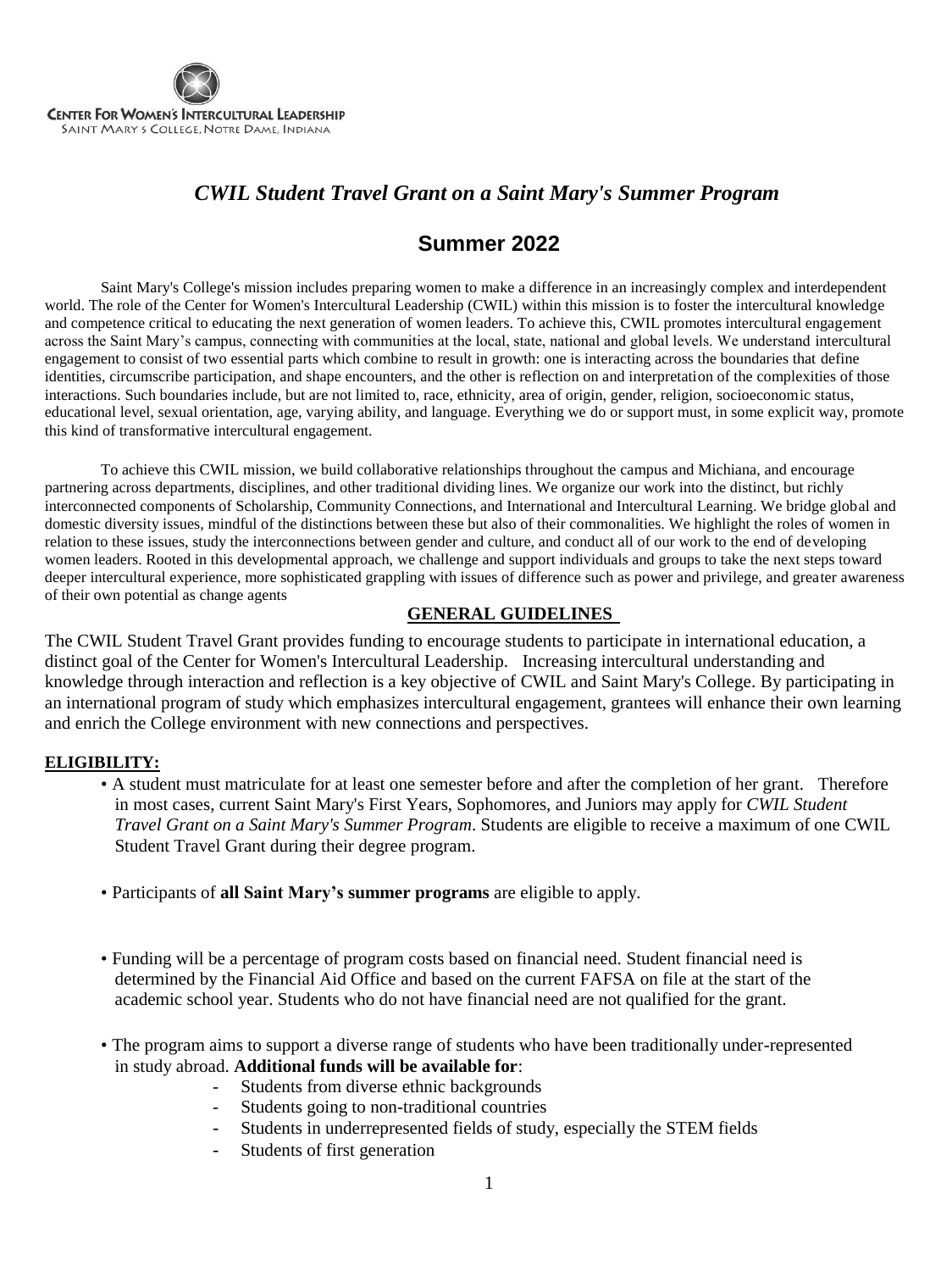

## **APPLICATION: Student Travel Grant for Study Abroad on Saint Mary's Summer Programs**

## **APPLICATION PROCEDURES:**

**1.** *Intercultural Learning Showcase*: Interested students are required to attend the **2021**  *Intercultural Learning Showcase***.** 

**2. Study Abroad Application:** Interested students are required to apply and be accepted to a Saint Mary's College Study Abroad Program to qualify for consideration for the *CWIL Student Travel Grant on a Saint Mary's Summer Program*.

**3. Grant Application Materials:** The *Completed Application s*ubmitted to: Dr. Alice S. Yang, Director for International Education Center for Women's Intercultural Leadership [syang@saintmarys.edu](mailto:syang@saintmarys.edu)

### **APPLICATION MATERIAL TO SUBMIT BY 5:00PM, February 1, 2022**

- □ *Essay Proposal (page 2)*
- □ *Application Form (page 3)*
- □ *Participant's Understanding & Agreement (page 3)*
- □ *Program Coordinator Signature (page 3)*

### **ESSAY PROPOSAL:**

Using the outline below, please write a reflective essay of **two to three double spaced pages** addressing the following questions. Feel free to follow the suggested outline, if helpful.

### **I: Intercultural Consideration**

- a. Please share your thoughts about the meaning of intercultural sensitivity.
- b. Please describe your specific intercultural aims for the international program that you have chosen to attend. How do you plan to maximize your intercultural experience?
- c. Describe a previous intercultural experience that you have engaged in at Saint Mary's College. Please reflect on what you perceive as the benefits and values of intercultural experiences.

#### **II: Financial Consideration**

- a. If the grant is approved, CWIL will reimburse only a portion of your expenditures. Please describe how you expect to cover the remainder of the expenses?
- b. Please discuss the impact of the grant funding and how you intend to share your experience with the Saint Mary's College community if you are awarded a grant.